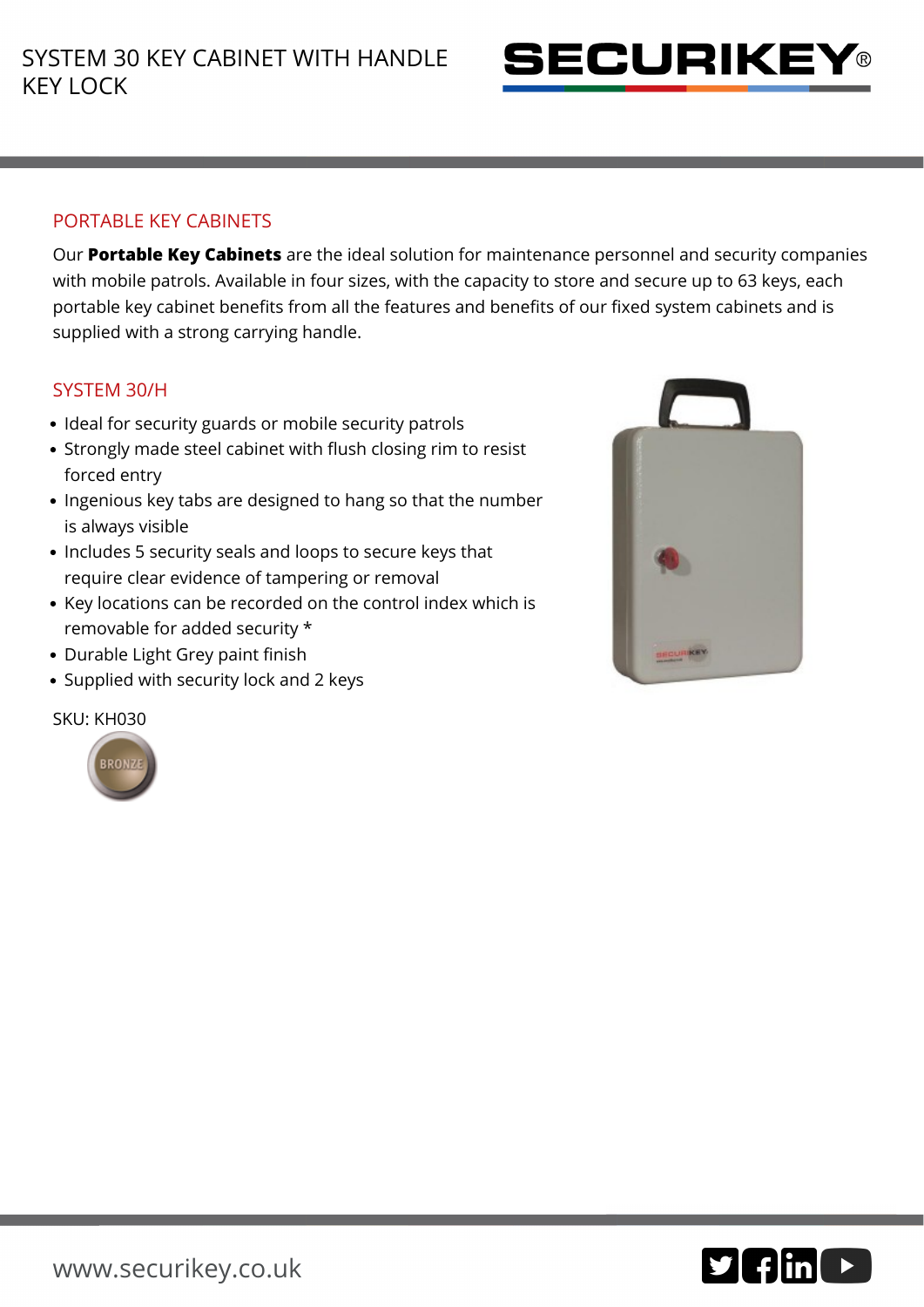

## ADDITIONAL INFORMATION

| Weight                 | 3.000 kg                            |
|------------------------|-------------------------------------|
| <b>Dimensions</b>      | 305 (H) x 215 (W) x 80 (D) mm       |
| <b>Standard</b>        | Bronze                              |
| Capacity               | 30 keys                             |
| <b>Locking Options</b> | D - Padlocking Cam Lock, F - CL1000 |

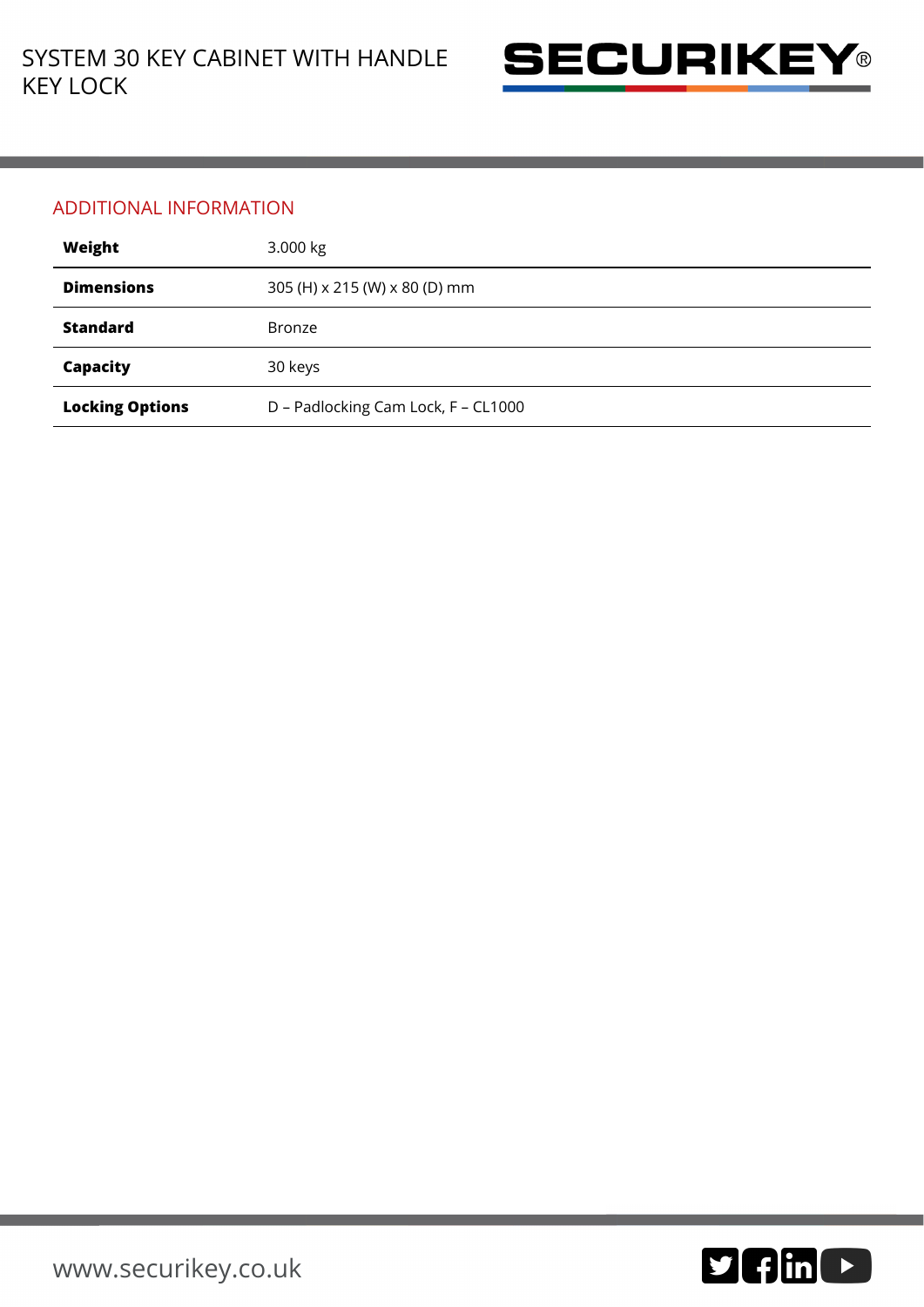

## SYSTEM 30 KEY CABINET WITH HANDLE KEY LOCK IMAGES





System 30 Portable Security Seals & Loops